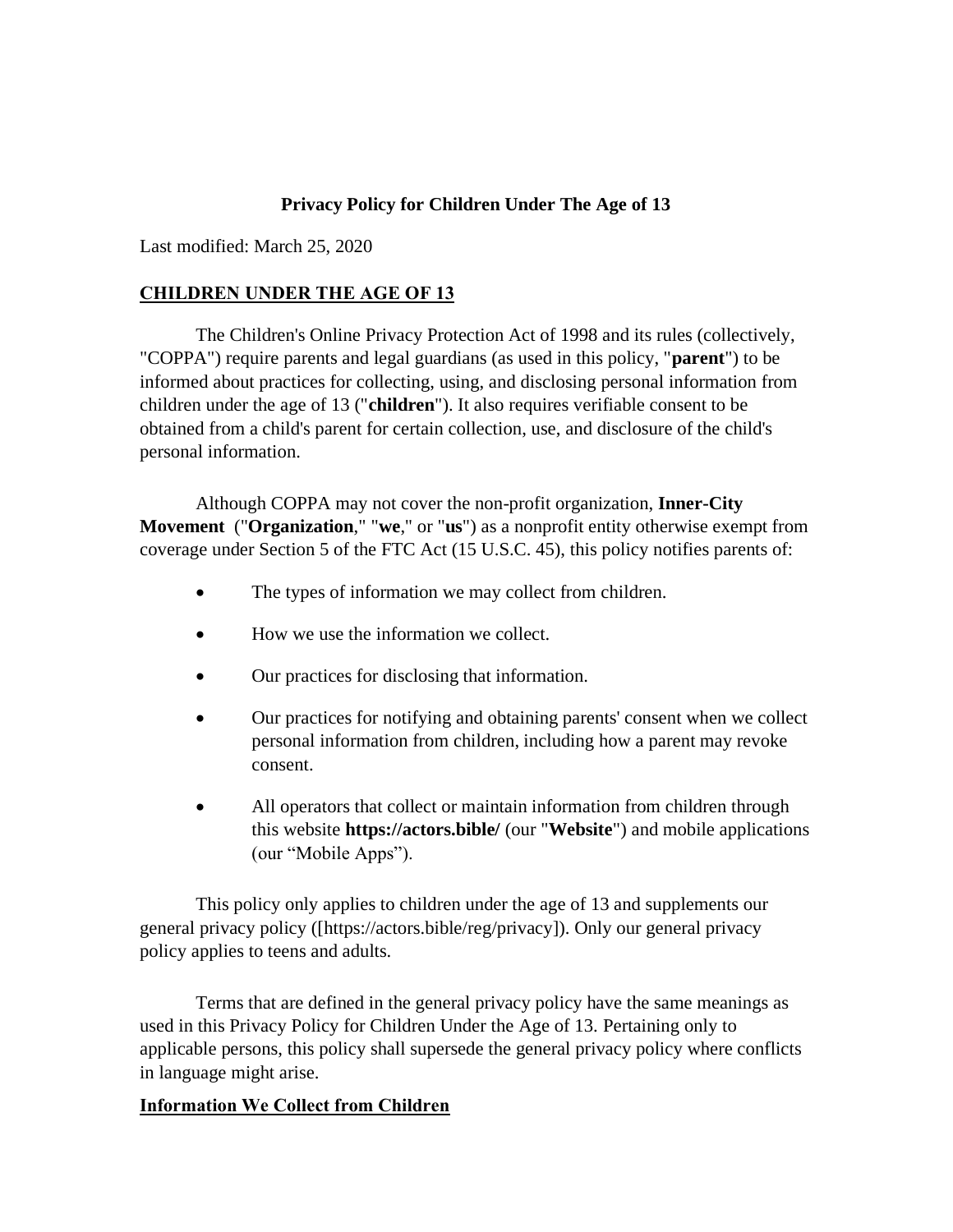Children may access many parts of the Website and Mobile Apps and content and use many of the features without providing us with personal information. However, some content and features are available only to registered users or require us to collect certain information, including personal information, from them. In addition, we use certain technologies, such as cookies, to automatically collect information from our users (including children) when they visit or use the Website and Mobile Apps.

We only collect as much information about a child as is reasonably necessary for the child to participate in an activity, and we do not condition his or her participation on the disclosure of more personal information than is reasonably necessary.

**Information We Collect Directly.** A child must provide us with the following information to register with this website: the child's first name, initial of the child's last name, birth date, email address of the child, and a parent's email address. We may also require the child to create a username and password. Any additional information provided outside the scope described in these terms during the registration process is removed or redacted upon the processing of the child's registration.

A random display name is automatically generated for the child. The display name cannot be changed by the child and is used for display to others after verifiable parental consent has been obtained. Prior to the issuance of parental consent, the child's display name is never display nor is their real-time and on-going presence in activities through this service made known to other users that may be participating in the same activity.

To obtain verifiable consent, the child's parent is emailed and asked to create an account and provide consent for the child's account with the Website and Mobile Apps. The parent's account is then attached to the child's account, until such time this policy addendum no longer applies to the child. A child's attempt to login to his/her account is restricted to a page to provide parental contact information until the parental consent has been given.

We may request additional information from your child, but this information is optional. We specify whether information is required or optional when we request it.

**Automatic Information Collection [and Tracking].** We use technology to automatically collect information from our users, including children, when they access and navigate through the Website and Mobile Apps and use certain of its features. The information we collect through these technologies may include: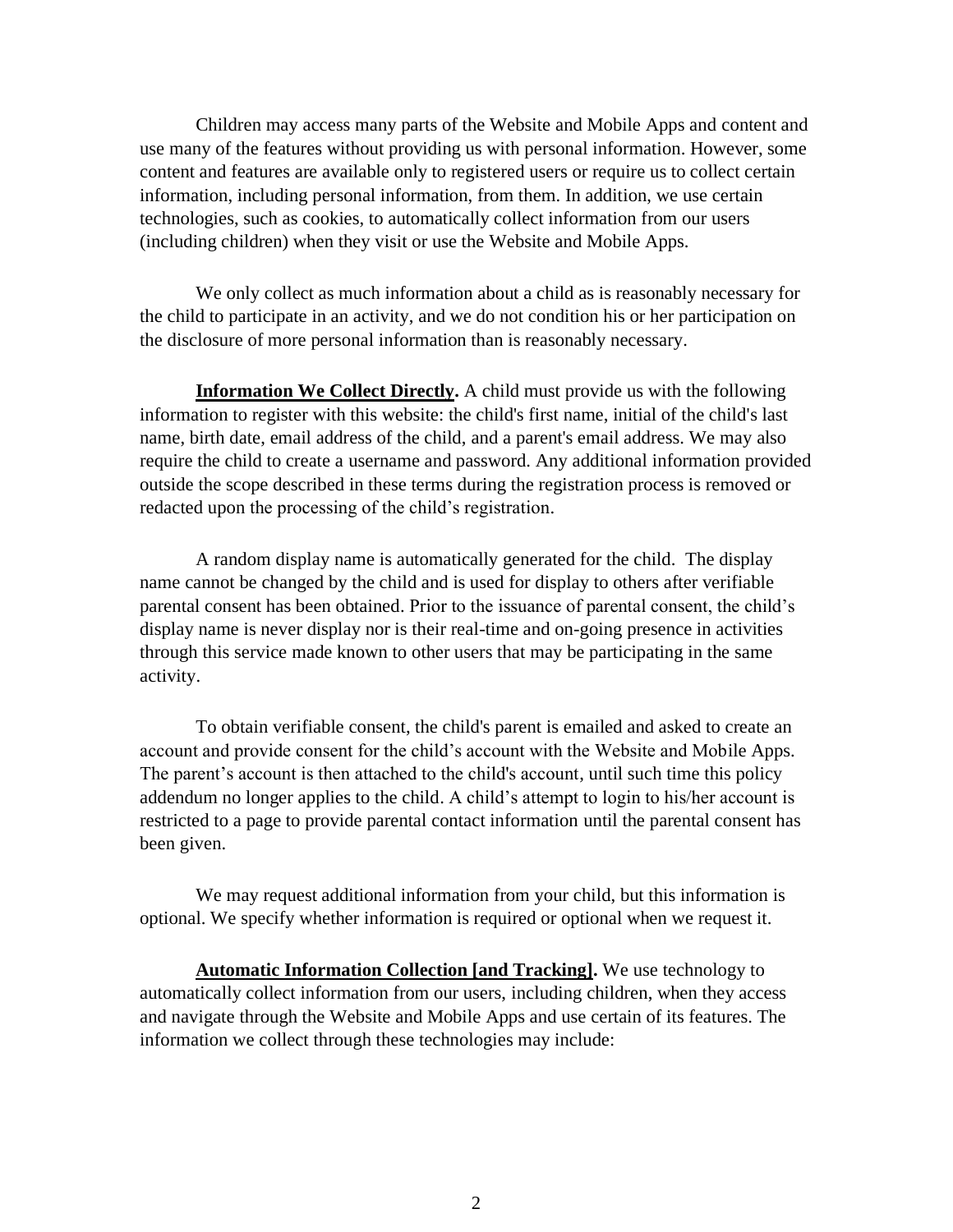We [also] may combine non-personal information we collect through these technologies with personal information about you or your child that we collect online.

For information about our automatic information collection practices, including how you can opt out of certain information collection, see the "Automatic Information Collection [and Tracking]" and "Choices About How We Use and Disclose Your Information" sections of our general Privacy Policy [https://actors.bible/reg/privacy].

#### **How We Use Your Child's Information**

We use the personal information we collect from your child to:

- register him or her with the Site;
- communicate with him or her about activities or features of the Website and Mobile App that may be of interest;
- track his or her participation in activities;

We use the information we collect automatically through technology (see Automatic Information Collection [and Tracking]) and other non-personal information we collect to improve our Website and Mobile Apps and to deliver a better and more personalized experience by enabling us to:

- Estimate our audience size and usage patterns.
- Store information about the child's preferences, allowing us to customize the content according to individual interests.
- Speed up your searches.

### **Our Practices for Disclosing Children's Information**

We do not share, sell, rent, or transfer children's personal information other than as described in this section.

We may disclose aggregated information about many of our users, and information that does not identify any individual or device. In addition, we may disclose children's personal information:

• To third parties we use to support the internal operations of our Website and Mobile Apps and who are bound by contractual or other obligations to use the information only for such purpose and to keep the information confidential.